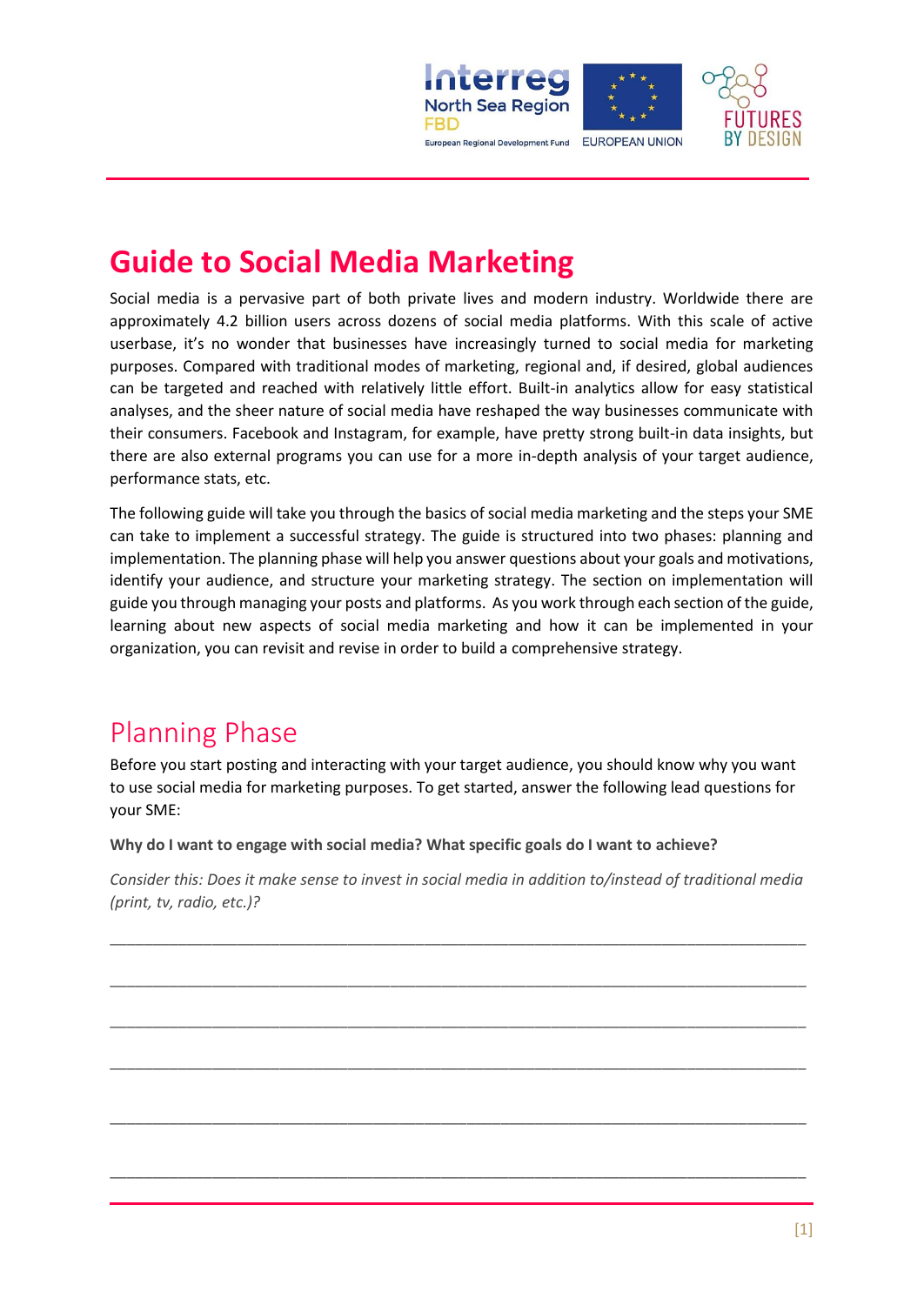

Now that you've set goals for your SME, it's time to prepare your organization. Like any marketing campaign, this too will require financial and staff resources. The following section will help you set budget expectations.

# Budget

There are many facets to establishing the budget for social media marketing. Current trends show that companies are allocating about 13% of their marketing budget for social media. Check all the items you think you might need and how much you can budget for each aspect. Enter your total calculated budget at the end. Consider which tools you already have at your disposal to save budget.

#### **1. Research: \_\_\_\_\_\_\_€**

*Tip: It's important to do thorough research! What do different social media platforms do? Which technology do I need? What is my competition doing? Where is my audience? When budgeting for research, consider if you have staff available or these tasks will be done by a social media manager. How many hours for research are allotted at what rate?*

#### **2. Content**

*Tip: Content is king on social media platforms! The quality of your content is ultimately going to be a deciding factor on whether your target group engages with your company. Budget accordingly.* 

| <b>Pictures and Graphics:</b> | € |
|-------------------------------|---|
| Video:                        | € |
| Talent:                       | € |
| Production:                   | € |
| Copywrite:                    | € |
| Translation:                  | € |
| Total:                        | ŧ |

#### **3. Software & Tools**

*Tip: Carefully consider which tools are necessary for your organization to meet their goals. Do you need a solution for simple photo editing? Video editing? Maybe AR? What about content management and marketing?*

SEO:  $\epsilon$ 

Adobe:  $\epsilon$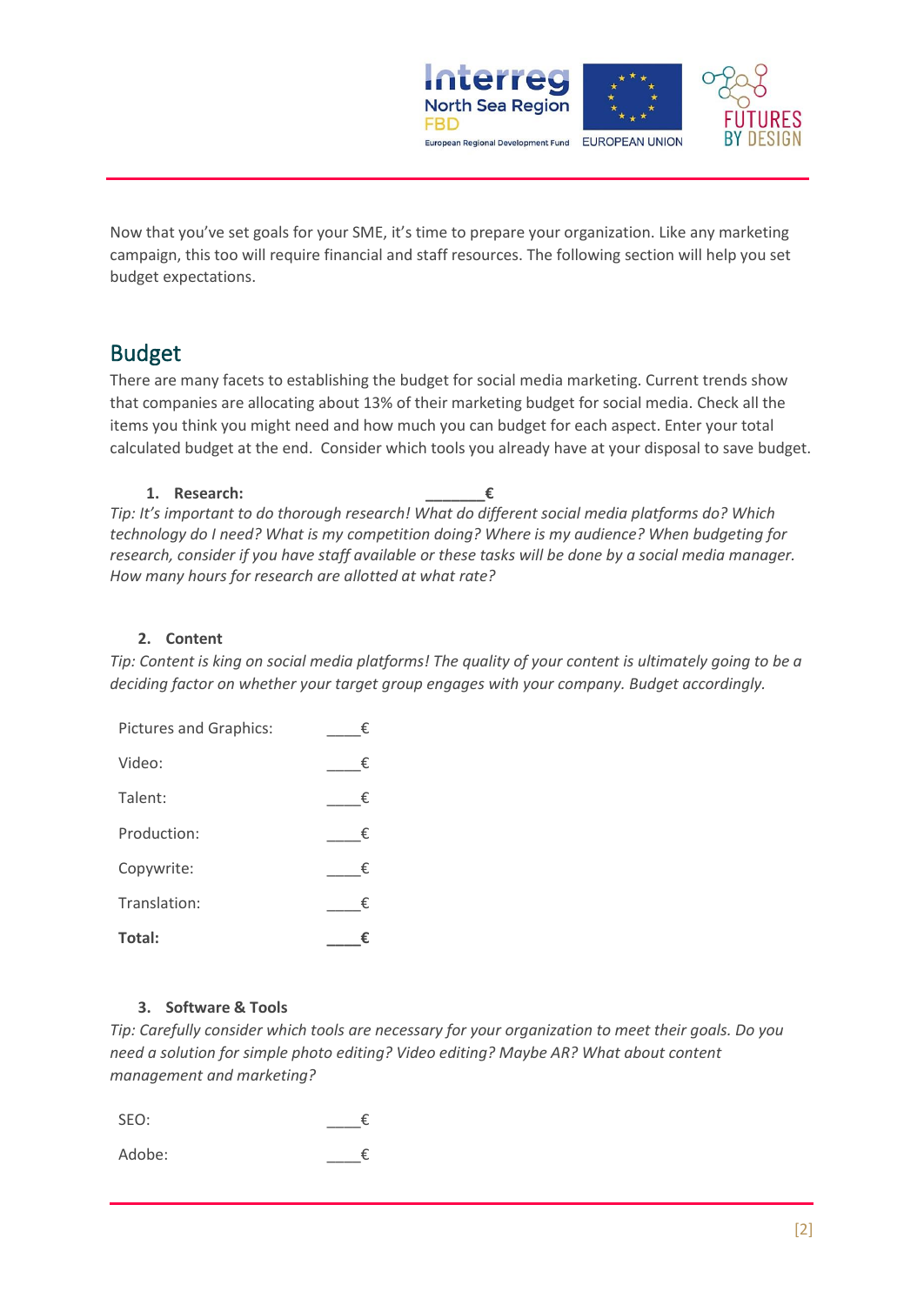



| Photoshop/InDesign:                  | € |
|--------------------------------------|---|
| Hosting Site:                        | € |
| Social Media Management<br>Platform: | € |
| <b>Automated Systems:</b>            | € |
| Analytics:                           | € |
| Advertising:                         | € |
| Total:                               |   |

#### **4. People**

*Tip: Effective social media marketing requires time and attention to detail. Consider how many staff members you want to dedicate to perfecting your online presence and if this person is already a member of your team or a new hire. Do they require training?*

| Partnerships: |                          |
|---------------|--------------------------|
| Staff         | hours/week $\rightarrow$ |
| Training      |                          |
| Total:        |                          |

Now, add up the totals from the previous four categories for an approximate social media marketing budget:

**Total Budget: \_\_\_\_\_\_\_\_\_\_\_\_\_\_\_\_\_€**

**Is the budget higher or lower than expected? Which aspects are you still unsure of that may require more research? Do some categories need to be adjusted in order to meet your budget expectations?** 

\_\_\_\_\_\_\_\_\_\_\_\_\_\_\_\_\_\_\_\_\_\_\_\_\_\_\_\_\_\_\_\_\_\_\_\_\_\_\_\_\_\_\_\_\_\_\_\_\_\_\_\_\_\_\_\_\_\_\_\_\_\_\_\_\_\_\_\_\_\_\_\_\_\_\_\_\_\_\_\_\_\_

\_\_\_\_\_\_\_\_\_\_\_\_\_\_\_\_\_\_\_\_\_\_\_\_\_\_\_\_\_\_\_\_\_\_\_\_\_\_\_\_\_\_\_\_\_\_\_\_\_\_\_\_\_\_\_\_\_\_\_\_\_\_\_\_\_\_\_\_\_\_\_\_\_\_\_\_\_\_\_\_\_\_

\_\_\_\_\_\_\_\_\_\_\_\_\_\_\_\_\_\_\_\_\_\_\_\_\_\_\_\_\_\_\_\_\_\_\_\_\_\_\_\_\_\_\_\_\_\_\_\_\_\_\_\_\_\_\_\_\_\_\_\_\_\_\_\_\_\_\_\_\_\_\_\_\_\_\_\_\_\_\_\_\_\_

\_\_\_\_\_\_\_\_\_\_\_\_\_\_\_\_\_\_\_\_\_\_\_\_\_\_\_\_\_\_\_\_\_\_\_\_\_\_\_\_\_\_\_\_\_\_\_\_\_\_\_\_\_\_\_\_\_\_\_\_\_\_\_\_\_\_\_\_\_\_\_\_\_\_\_\_\_\_\_\_\_\_

\_\_\_\_\_\_\_\_\_\_\_\_\_\_\_\_\_\_\_\_\_\_\_\_\_\_\_\_\_\_\_\_\_\_\_\_\_\_\_\_\_\_\_\_\_\_\_\_\_\_\_\_\_\_\_\_\_\_\_\_\_\_\_\_\_\_\_\_\_\_\_\_\_\_\_\_\_\_\_\_\_\_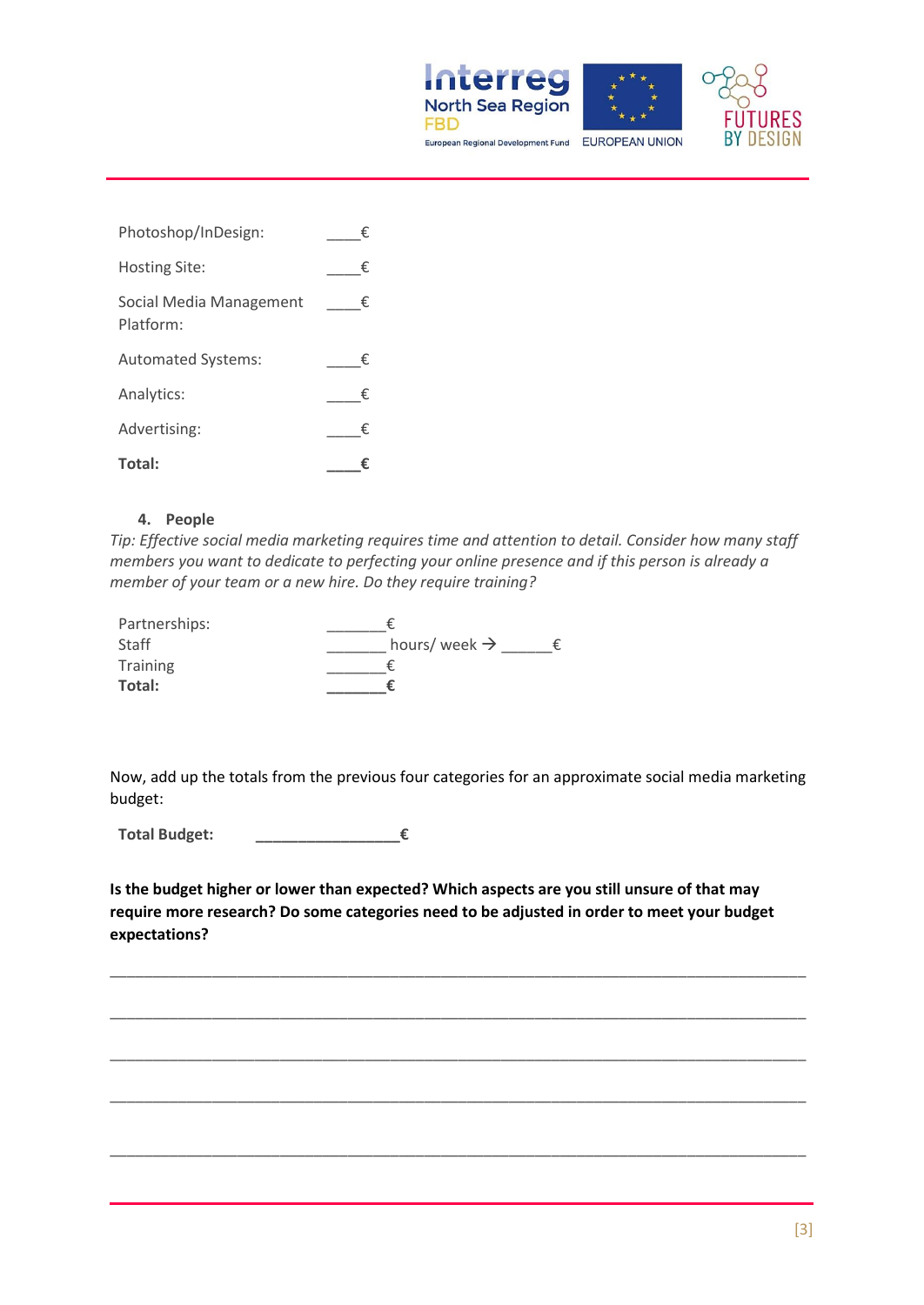

## Target groups

Now that you have an approximate budget for your social media marketing strategy, it's time to determine and analyze your target audience.

*Tip: Specify your target group in terms of personas! Who are they? How old are they? Gender, occupation, education? Having this information will help you make decisions about platforms and content further down the line.* 

#### **Checklist:**

- $\Box$  Determine target group in terms of demographic:
	- o Age
	- o Gender
	- o Occupation
	- o Education
- $\Box$  Determine target group in terms of psychographics:
	- o Lifestyle
	- o Core values
	- o Behaviors
- $\square$  Determine target group's preferred mediums and platforms
- $\Box$  Determine how competitors are communicating with target group
- $\Box$  Determine which type of content resonates with target group
	- o Scour "explorer" pages on platforms
	- o Identify trends/ trending hashtags
	- o Use integrated analytics to see post insights

## Platforms

After you have a deeper understanding of your target audience and how to reach them, it's time to decide which platforms you should be using. Fill in the table on the following page and then answer the questions to determine which social media platform fits your organization's goals and philosophy.

*Tip: Do not create a profile on every available platform! Invest time into two or three that will help you reach your targets. Consider which platform your target group already spends time on, and focus your efforts there.*

#### **Checklist:**

- □ Create Profile (s)
- $\Box$  Complete Profile (s)
	- o All brand collateral including: logos, submarks, banners, and brand imagery
	- o Information about organization
	- o Follow other businesses
	- o Follow similar brands and competitors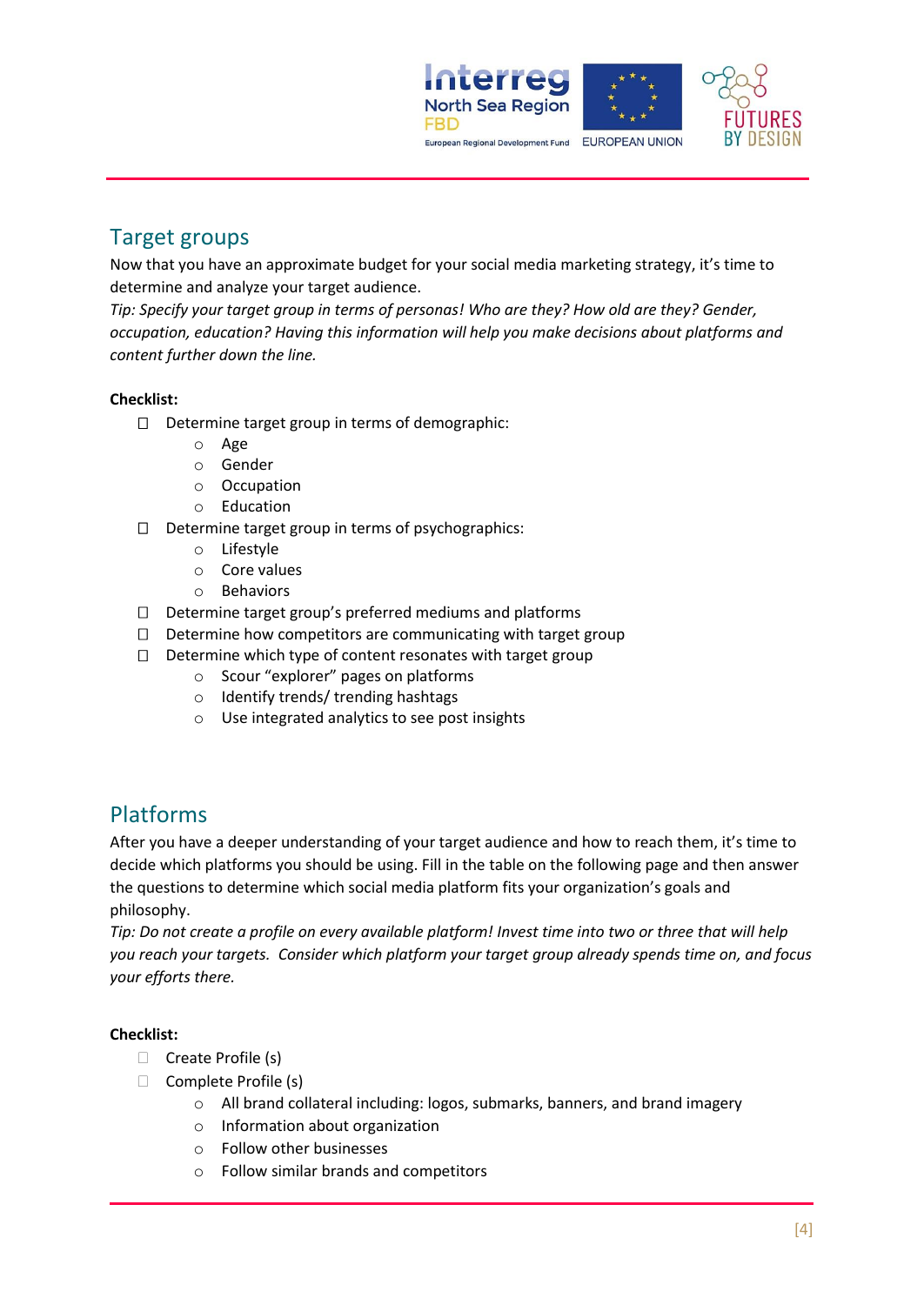

| Platform  | Format / Content<br>structure | <b>Special Features</b> | User structure | Ad structure | <b>Integrated statistics</b> |
|-----------|-------------------------------|-------------------------|----------------|--------------|------------------------------|
| Facebook  |                               |                         |                |              |                              |
| Instagram |                               |                         |                |              |                              |
| Twitter   |                               |                         |                |              |                              |
| LinkedIn  |                               |                         |                |              |                              |
| Youtube   |                               |                         |                |              |                              |
| TikTok    |                               |                         |                |              |                              |
| Snapchat  |                               |                         |                |              |                              |
| Other     |                               |                         |                |              |                              |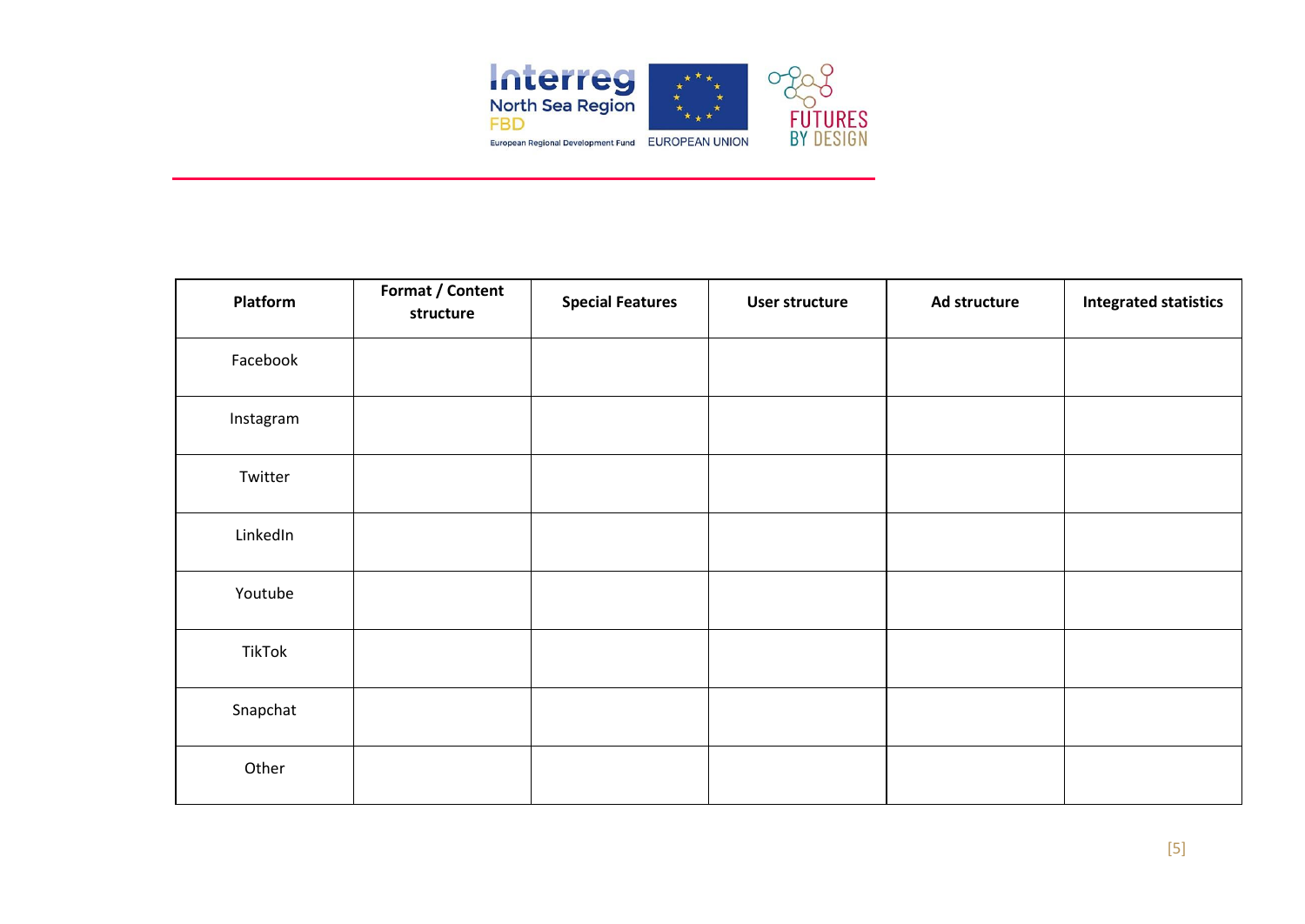

Which platform(s) seem(s)s to fit your organization's philosophy best?

What questions do I still have about the platform(s)?

## **Content**

The key to your successful marketing strategy is creating engaging and shareable content. The following will help you structure the content already at your disposal and identify knowledge/ content gaps.

*Tip: Effective content is all about storytelling! Don't just sell a product, sell your brand! More than just a logo, your brand is defined by the values and the experience you can provide.*

\_\_\_\_\_\_\_\_\_\_\_\_\_\_\_\_\_\_\_\_\_\_\_\_\_\_\_\_\_\_\_\_\_\_\_\_\_\_\_\_\_\_\_\_\_\_\_\_\_\_\_\_\_\_\_\_\_\_\_\_\_\_\_\_\_\_\_\_\_\_\_\_\_\_\_\_\_\_\_\_\_\_

\_\_\_\_\_\_\_\_\_\_\_\_\_\_\_\_\_\_\_\_\_\_\_\_\_\_\_\_\_\_\_\_\_\_\_\_\_\_\_\_\_\_\_\_\_\_\_\_\_\_\_\_\_\_\_\_\_\_\_\_\_\_\_\_\_\_\_\_\_\_\_\_\_\_\_\_\_\_\_\_\_\_

#### **Checklist:**

- $\Box$  Gather new and existing content for a content bank
	- o Your content bank contains everything you already have/will store all future content regarding your brand: photos, videos, messages, etc.
- $\Box$  Itemize aspects of your brand
- $\Box$  Create organizational system for content bank
- $\Box$  Specify brand and find brand voice (examples of a brand voice could be helpful, experienced, playful, knowledgeable, etc.)
- Design brand
- □ Employ online content creation/management tools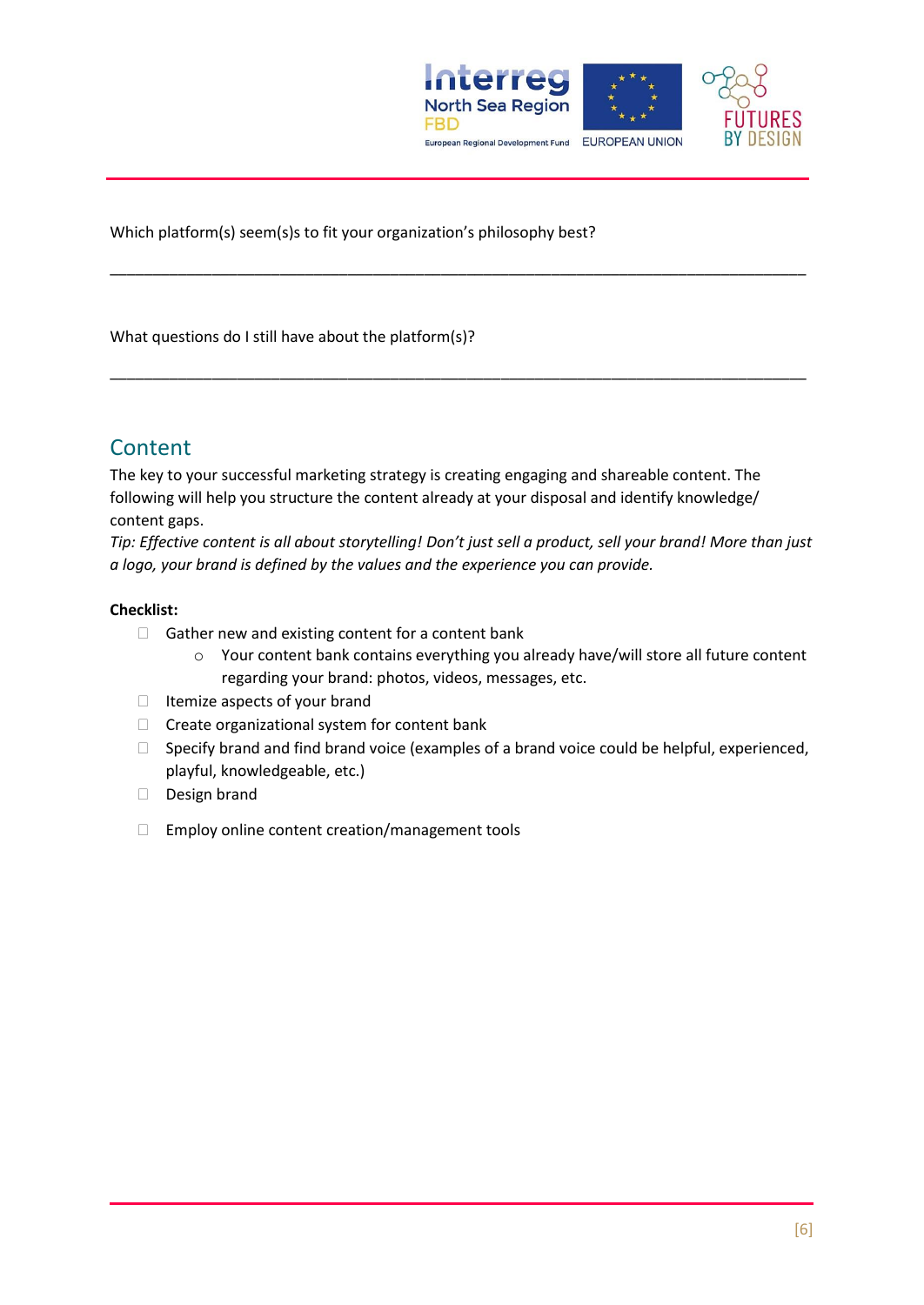

Now that your content is secure and structured, it's time to start considering how and where to launch your marketing campaigns. The following table will help you collect and structure ideas.

| <b>Title of campaign</b> | <b>Keywords</b> | Call to action | Form (Media) | <b>Meta Description</b> | Platform |
|--------------------------|-----------------|----------------|--------------|-------------------------|----------|
| Campaign                 |                 |                |              |                         |          |
| Campaign                 |                 |                |              |                         |          |
| Campaign                 |                 |                |              |                         |          |
| Campaign                 |                 |                |              |                         |          |